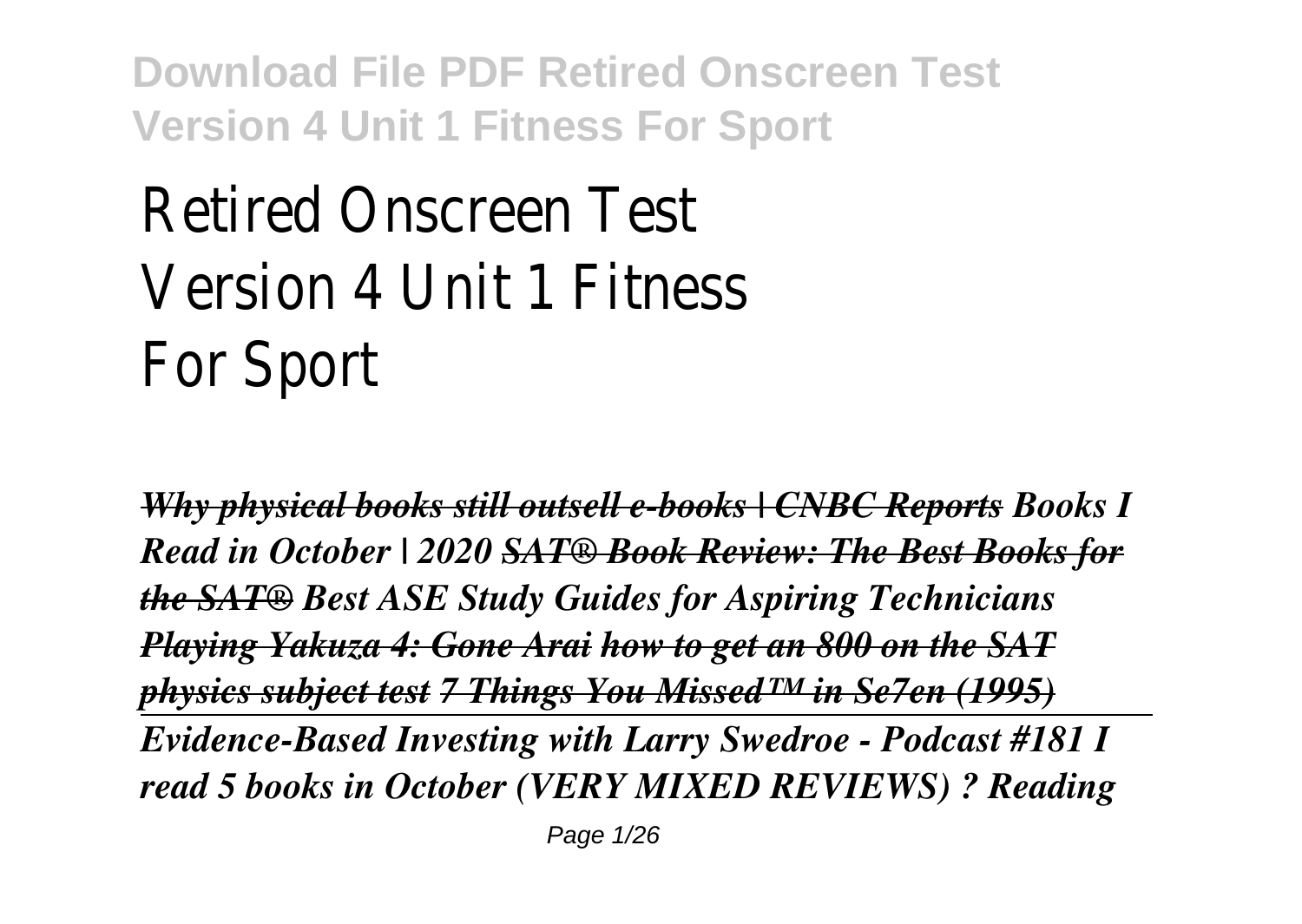*Wrap Up Game Theory: FNAF, The FINAL Timeline (FNAF Ultimate Custom Night) September Reading Vlog | Canterbury, Covid Tests, Getting Stuck in London, Bookshops \u0026 More | 2020 How to Turn Your Book into a Movie or Adapt it for TV Weight Loss On A Plant-Based Diet - What Is The Evidence? CMP candidate webinar l preparing for the CMP exam GED Kaplan 2019 Book Review IELTS READING PRACTICE TEST 2020 WITH ANSWERS | 16.11.2020 New Headway Intermediate Student's Book 4th : Unit.10 -All things high tech ????????? ???????? ?????? ?????(CBSE) RECRUITMENT 2019 /SENIOR ASSISTANT/JUNIOR ASSISTANT UCAT ADVICE: section specific tips + preparation resources (with examples) CAT 2019 | Let's get ready for SURPRISES | D Day Strategy | #30days pledgeRetired Onscreen Test Version 4* Page 2/26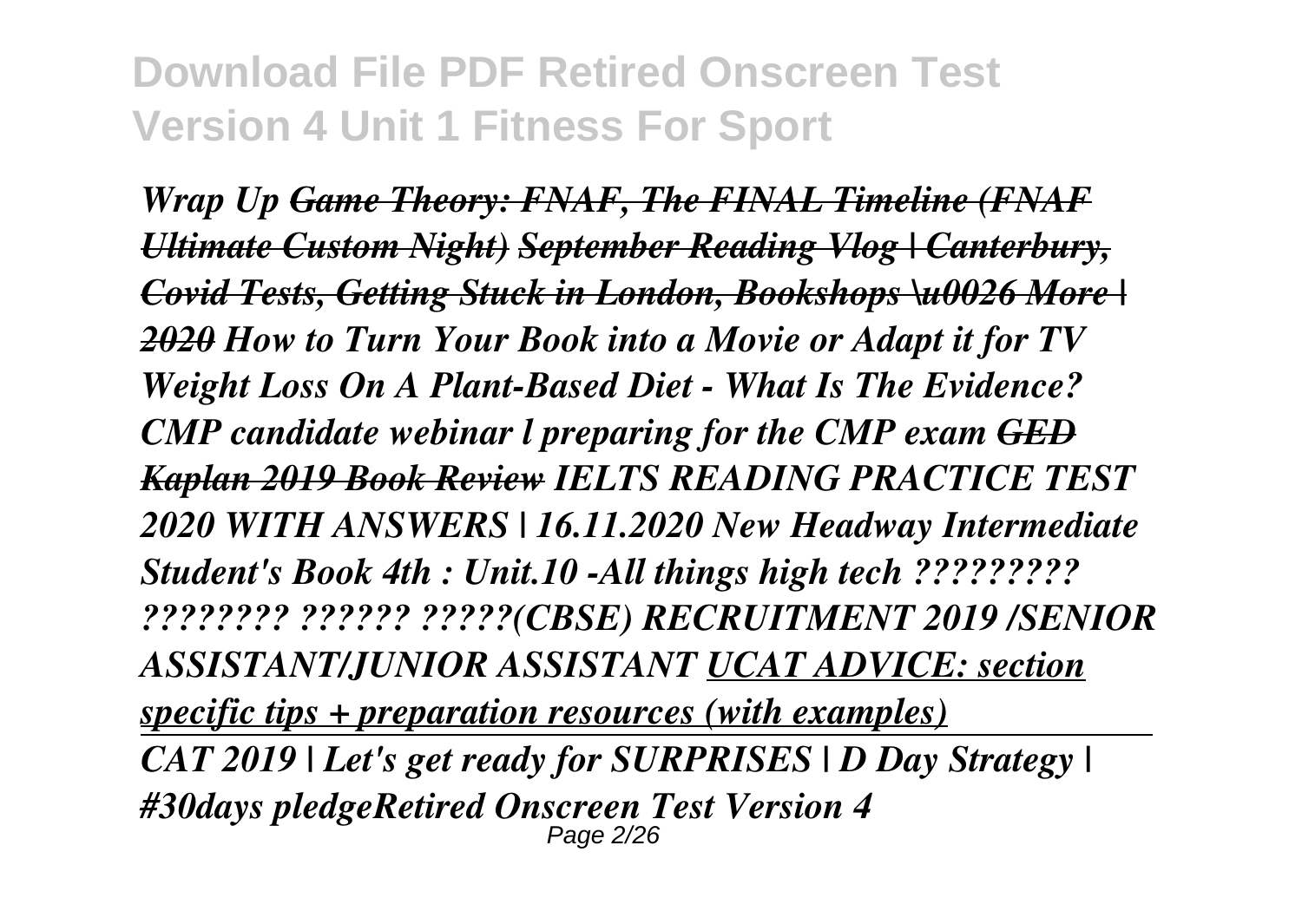*Retired Onscreen Test Version 4 Unit 1: Fitness for Sport and Exercise. Retired Onscreen Test. Version 4 Unit 1: Fitness. for Sport and Exercise. BTEC Firsts Level 1/2 in Sport. Introduction. This retired onscreen test has been made available to centres. to help you prepare your learners for their BTEC Firsts Level.*

*Retired Onscreen Test Version 4 Unit 1: Fitness for Sport ... 3 BTEC Firsts Level 1/2 Performing Arts Retired Test Version 4 Unit 8: The Performing Art Industry Retired Test Development We are currently working towards a simulation test where mock onscreen tests can be taken in a real environment. However as this is being developed, we have temporarily created these PowerPoint based tests to support you.*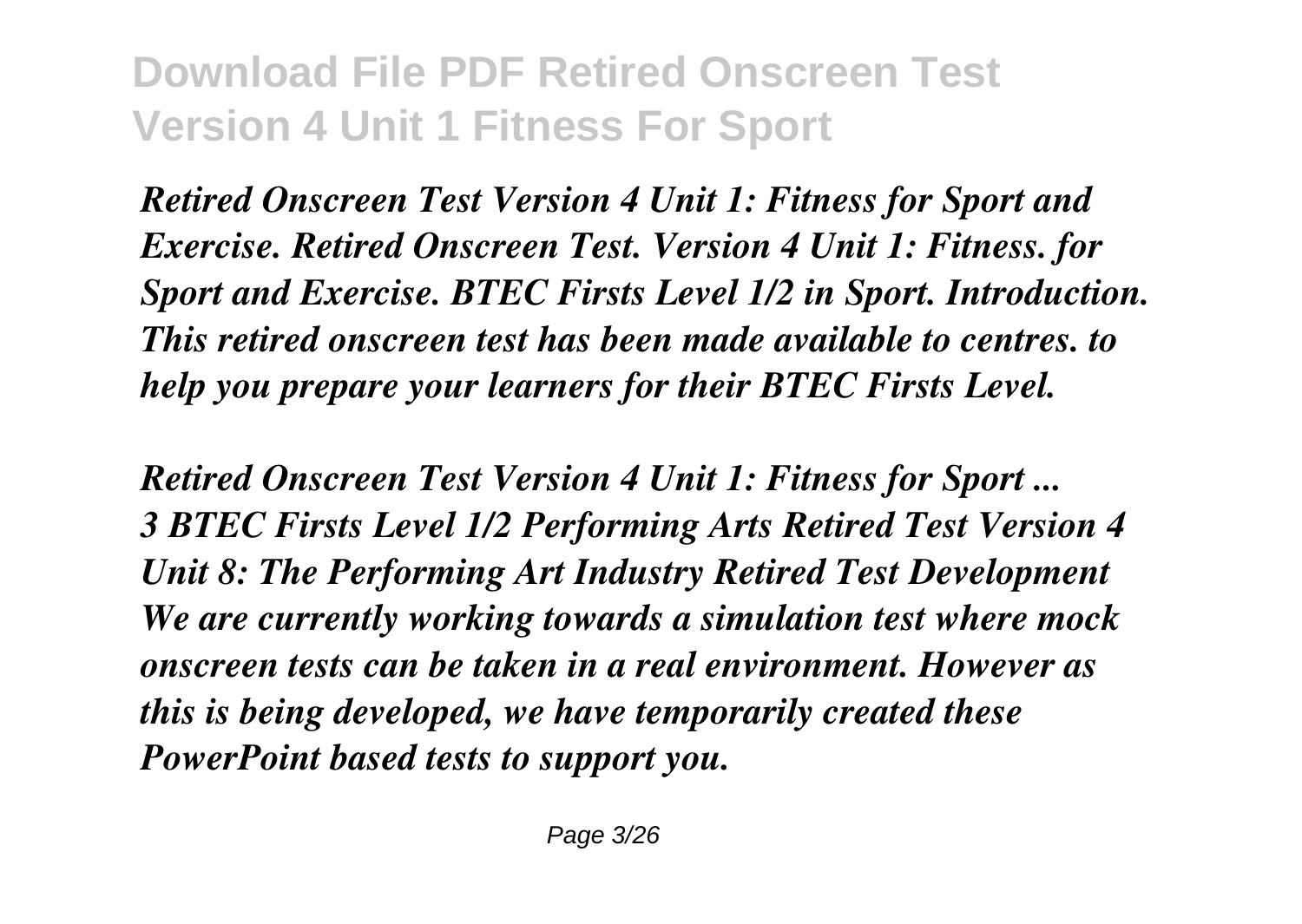*Retired Onscreen Tests Version 4 Unit 8: The Performing ... Retired Onscreen Test Version 4 Unit 1: Fitness for Sport and Exercise. Retired Onscreen Test Version 4 Unit 1: Fitness for Sport and Exercise. BTEC Firsts Level 1/2 in Sport. Introduction. This retired onscreen test has been made available to centres to help you prepare your learners for their BTEC Firsts Level 1/2 external assessments.*

*Retired Onscreen Test Version 4 Unit 1 Fitness For Sport Retired Test Version 4 Unit 2: Finance for Business. Retired Test Version 4 Unit 2: Finance for Business. BTEC Firsts Level 1/2 in Business. Introduction. This retired test has been made available to centres to help you prepare your students for their BTEC Firsts Level 1/2 external assessments. We recommend that you use this* Page 4/26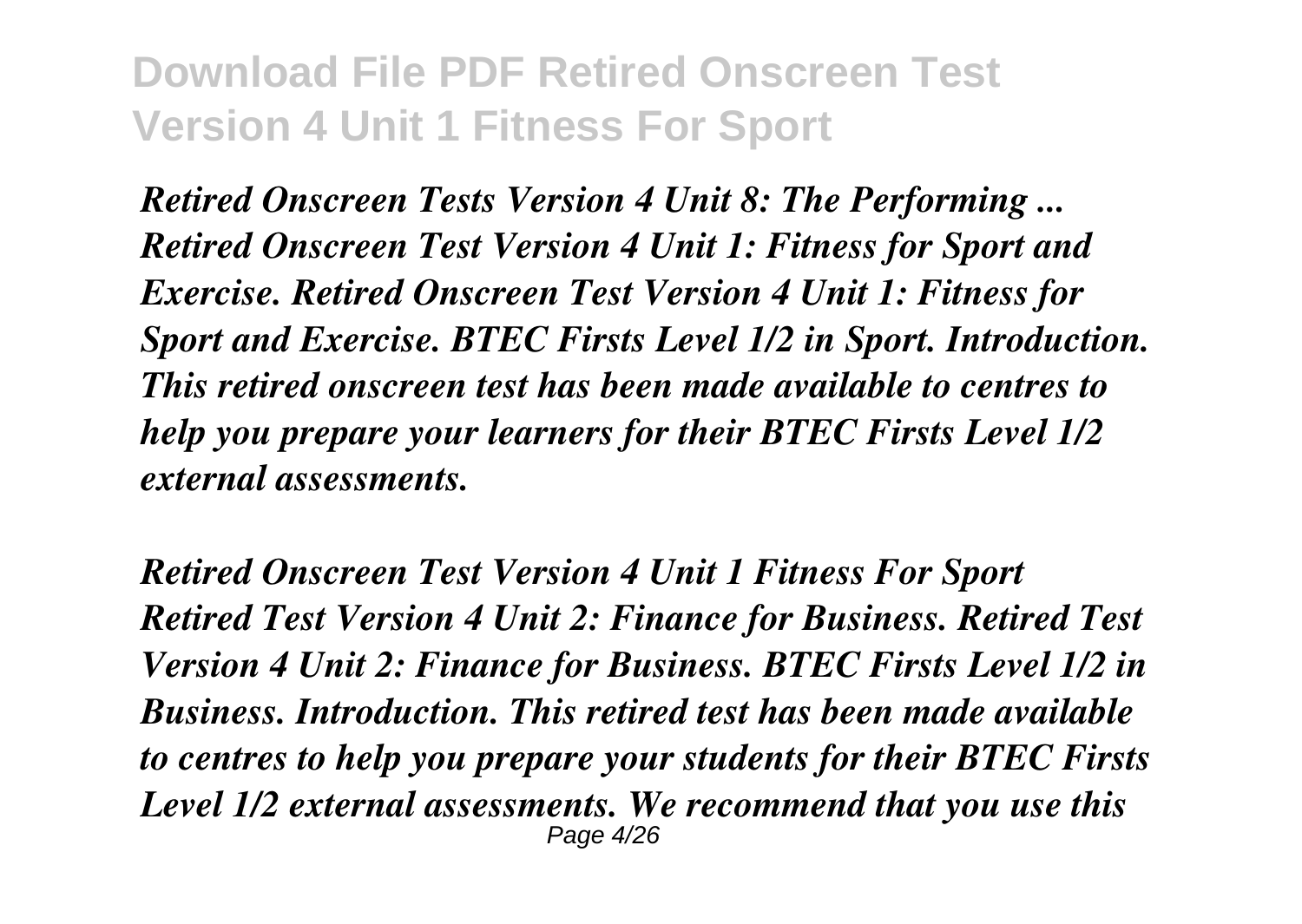*test as a written assessment which is then either teacher marked or peer assessed.*

*Retired Test Version 4 Unit 2: Finance for Business Retired Onscreen Test Version 4 Unit 1 Fitness For Sport.pdf section. examinations. revision timetable. year 11 revision. btec sport revision. retired online test version 6 unit 1: the online world we are currently working towards a simulation test where mock onscreen tests can be taken in a real environment. however as this is being developed, we have temporarily created*

*Retired Onscreen Test Version 4 Unit 1 Fitness For Sport Retired Onscreen Test Version 4 Retired Onscreen Test Version 4 Unit 1: Fitness for Sport and Exercise. Retired Onscreen Test* Page 5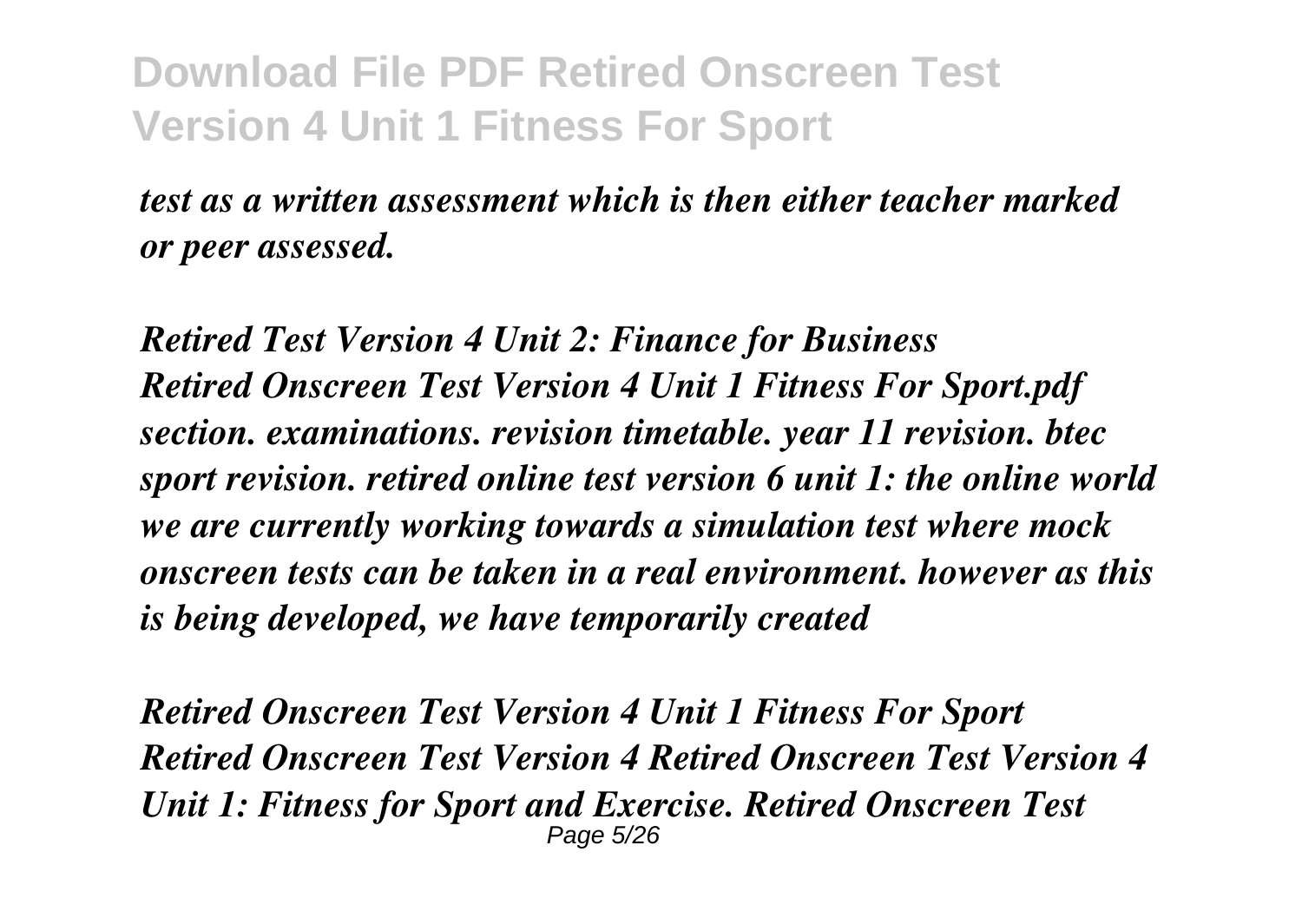*Version 4 Unit 1: Fitness for Sport and Exercise. BTEC Firsts Level 1/2 in Sport. Introduction. This retired onscreen test has been made available to centres to help you prepare your learners for their BTEC Firsts Level 1/2 external assessments.*

*Retired Onscreen Test Version 4 Unit 1 Fitness For Sport The LAN version of the software is designed for use in a classroom or IT suite. It gives onscreen coverage of test progress to exams officers and invigilators who are monitoring the tests. The software has three interfaces and a service which connects the software together.*

*Onscreen tests for next generation BTEC Firsts | Pearson ... Introduction. This retired onscreen test has been made available* Page 6/26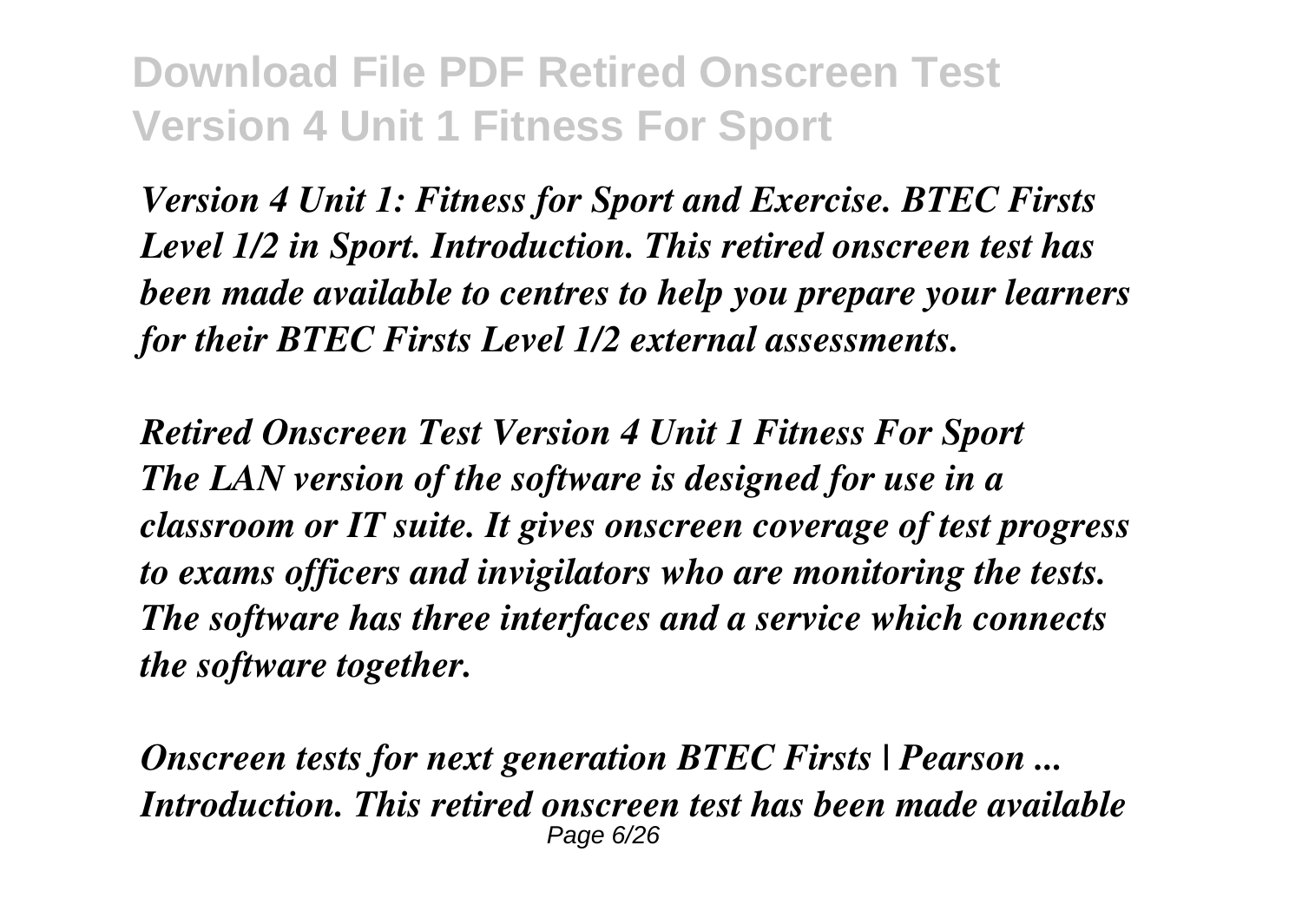*to centres to help you prepare your learners for their BTEC Firsts Level 1/2 external assessments. We recommend that you use this test as a written assessment which is then either teacher marked or peer assessed. This retired test should be used in conjunction with the Mark Scheme and the Lead Examiner's Report to clearly identify the assessment requirements.*

*Retired Onscreen Test Version 3 Unit 1: Fitness for Sport ... Introduction. This retired onscreen test has been made available to centres to help you prepare your learners for their BTEC Firsts Level 1/2 external assessments. We recommend that you use this test as a written assessment which is then either teacher marked or peer assessed. This retired test should be used in conjunction with the Mark Scheme and the Lead Examiner's Report to clearly* Page 7/26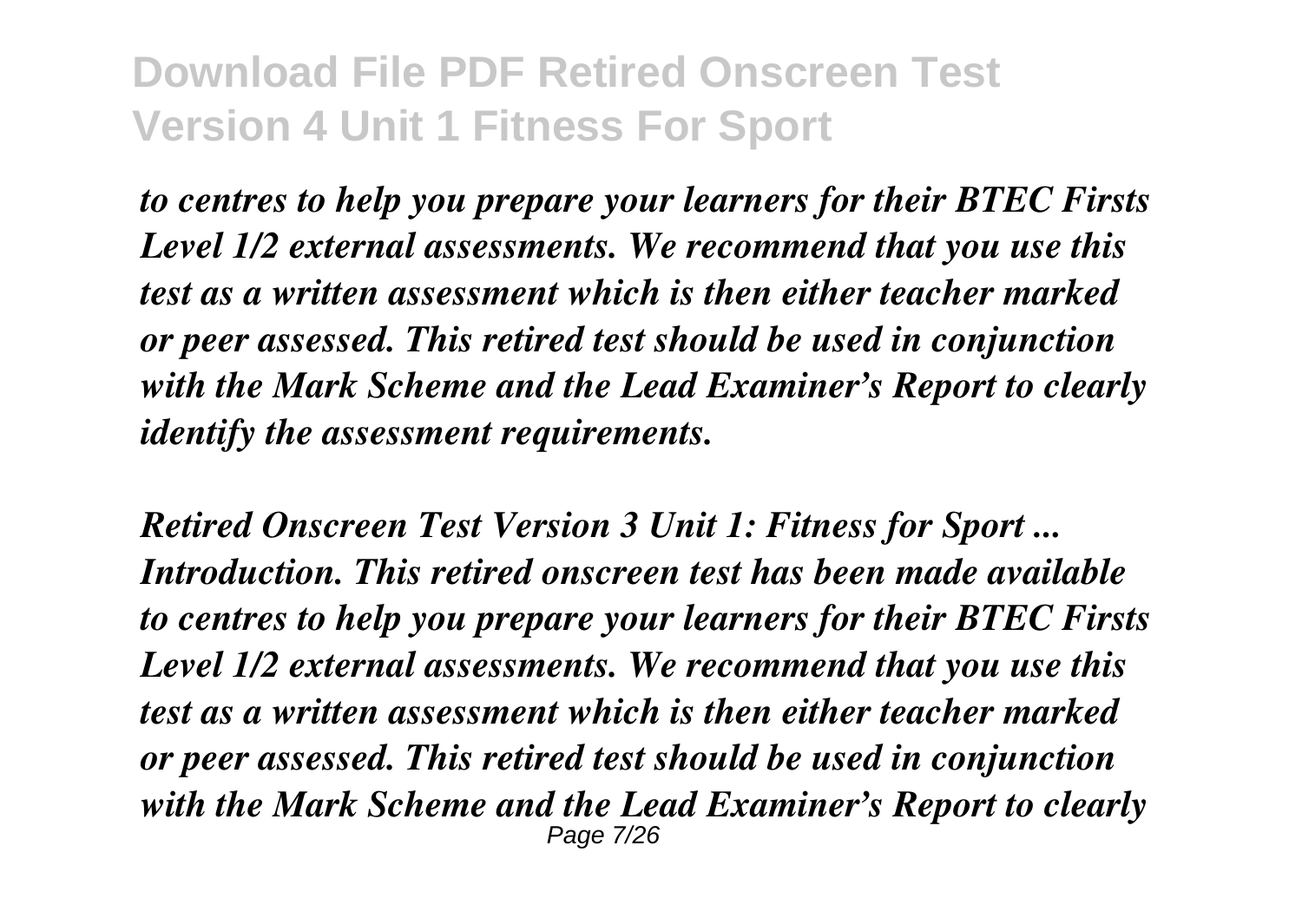*identify the assessment requirements.*

*Retired Online Test Version 8 Unit 1: The Online World Retired Test Development We are currently working towards a simulation test where mock onscreen tests can be taken in a real environment. However as this is being developed, we have temporarily created these PowerPoint based tests to support you. BTEC Firsts Level 1/2 in Business- Retired Test Version 3 Unit 2: Finance for Business 2*

*Retired Onscreen Test Version 2 Unit 2: Finance for Business Btec First Sport Level 2 Assessment Guide Unit 1 Fitness for Sport & Unit 2 Exercise and Practical Sports Performance. Retired Onscreen Test Version 9 Unit 1 Fitness for Sport and* Page 8/26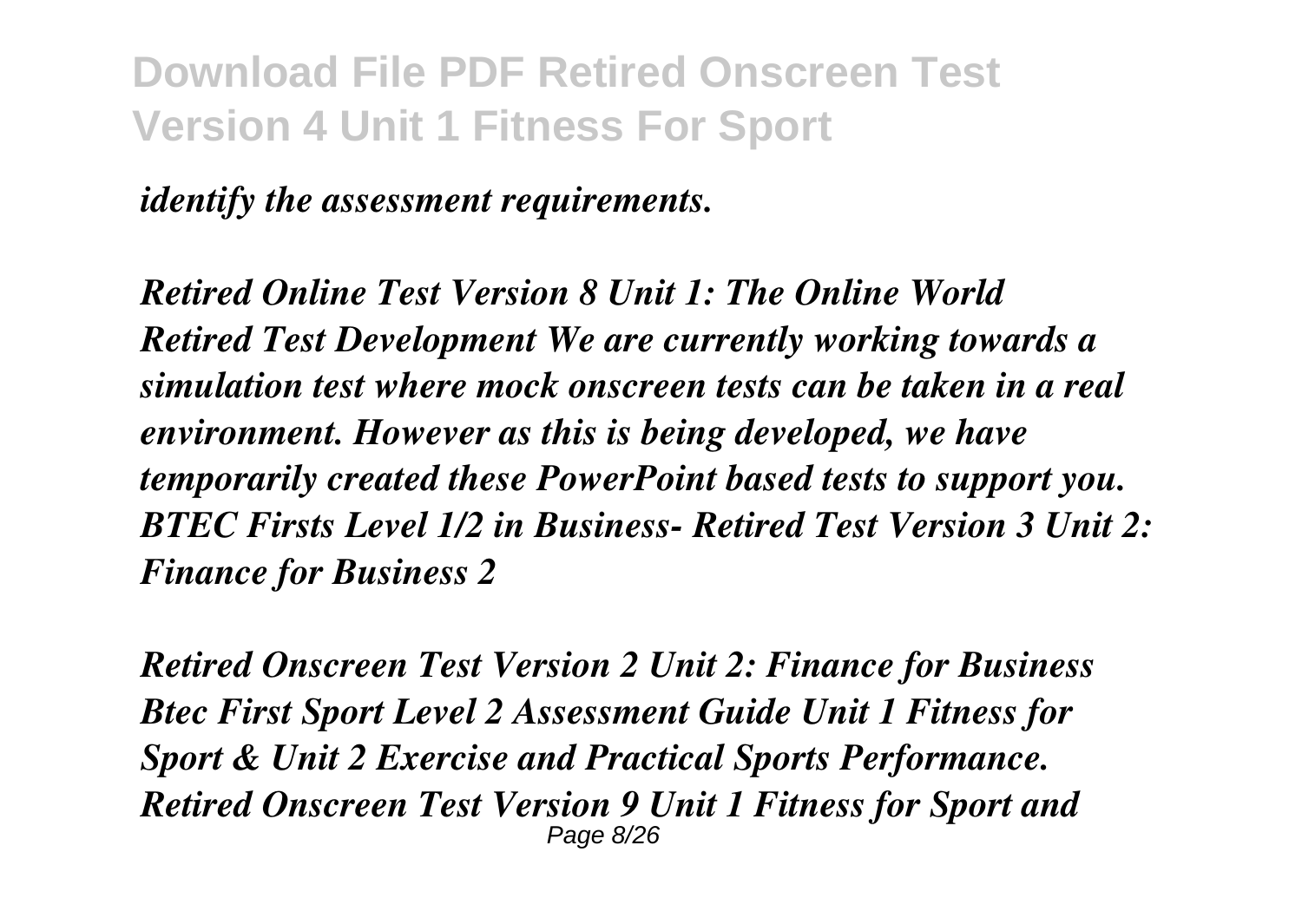*Retired Onscreen Test Version 9 Unit 1 Fitness for Sport and We are currently working towards a simulation test where mock onscreen tests can be taken in a real environment. However as this is being developed, we have temporarily created these PowerPoint based tests to support you. 2 BTEC Firsts Level 1/2 Information and Creative Technology - Retired Test Version 9 Unit 2: Technology Systems*

*Retired Onscreen Test Version 9 Unit 2: Technology Systems Introduction. This retired onscreen test has been made available to centres to help you prepare your learners for their BTEC Firsts Level 1/2 external assessments. We recommend that you use this test as a written assessment which is then either teacher marked* Page 9/26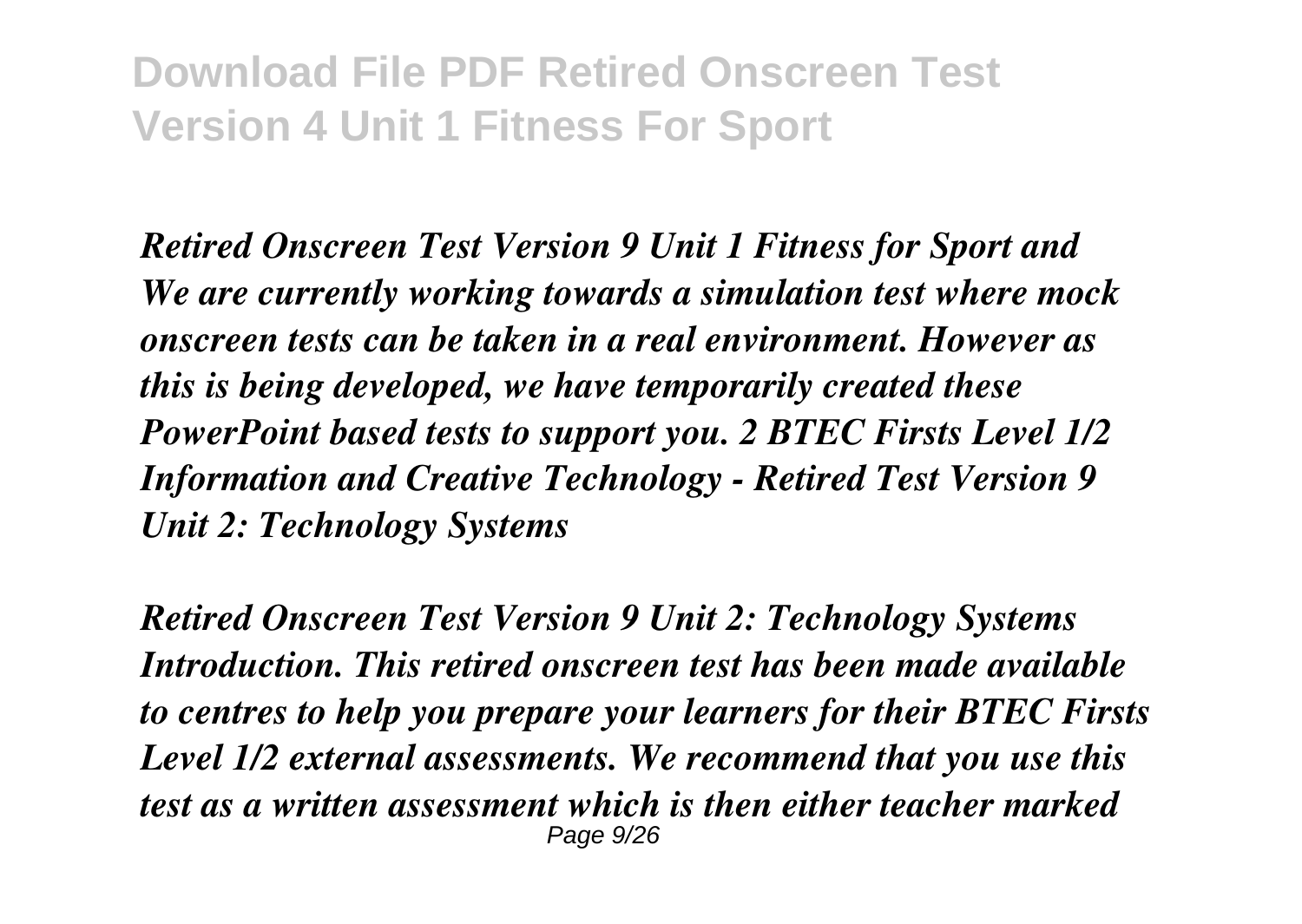*or peer assessed. This retired test should be used in conjunction with the Mark Scheme and the Lead Examiner's Report to clearly identify the assessment requirements.*

*Retired Online Test Version 3 Unit 1: The Online World Retired Onscreen Test Version 9 Unit 1: Fitness for Sport and Exercise BTEC Firsts Level 1/2 in Sport. Introduction This retired onscreen test has been made available to centres to help you prepare your learners for their BTEC Firsts Level 1/2 external assessments.*

*Retired Onscreen Test Version 9 Unit 1: Fitness for Sport ... retired onscreen test version 4 unit 1 fitness for sport is available in our book collection an online access to it is set as public so you* Page 10/26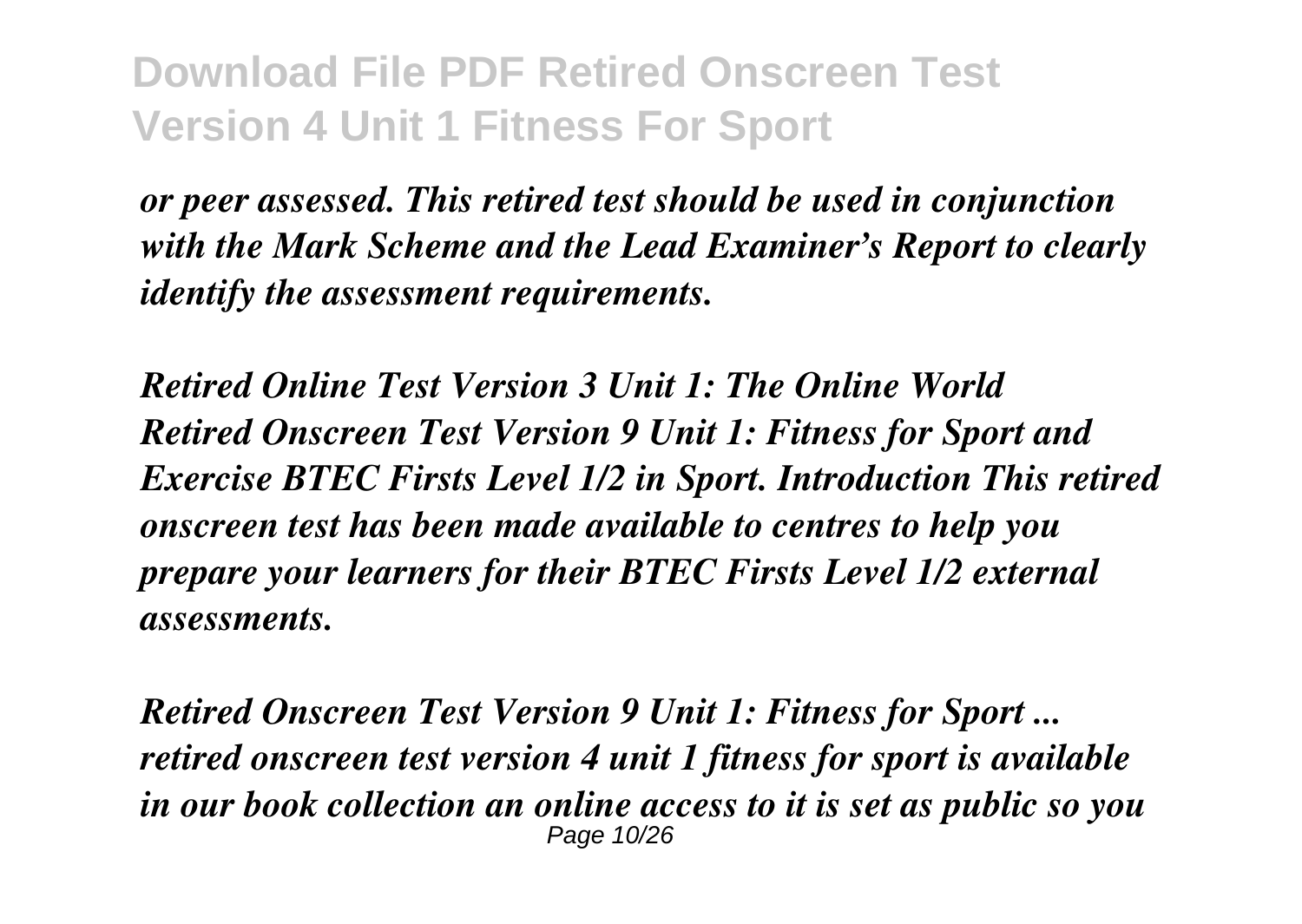*can get it instantly. Our digital library hosts in multiple locations, allowing you to get the most less latency time to download any of our books like this one.*

*Retired Onscreen Test Version 4 Unit 1 Fitness For Sport We are currently working towards a simulation test where mock onscreen tests can be taken in a real environment. However as this is being developed, we have temporarily created these PowerPoint based tests to support you. BTEC Firsts Level 1/2 Information and Creative Technology - Retired Test Version 8 Unit 1: The Online World 2*

*Retired Online Test Version 8 Unit 1: The Online World Retired Onscreen Test Version 6 Unit 1: Fitness for Sport and* Page 11/26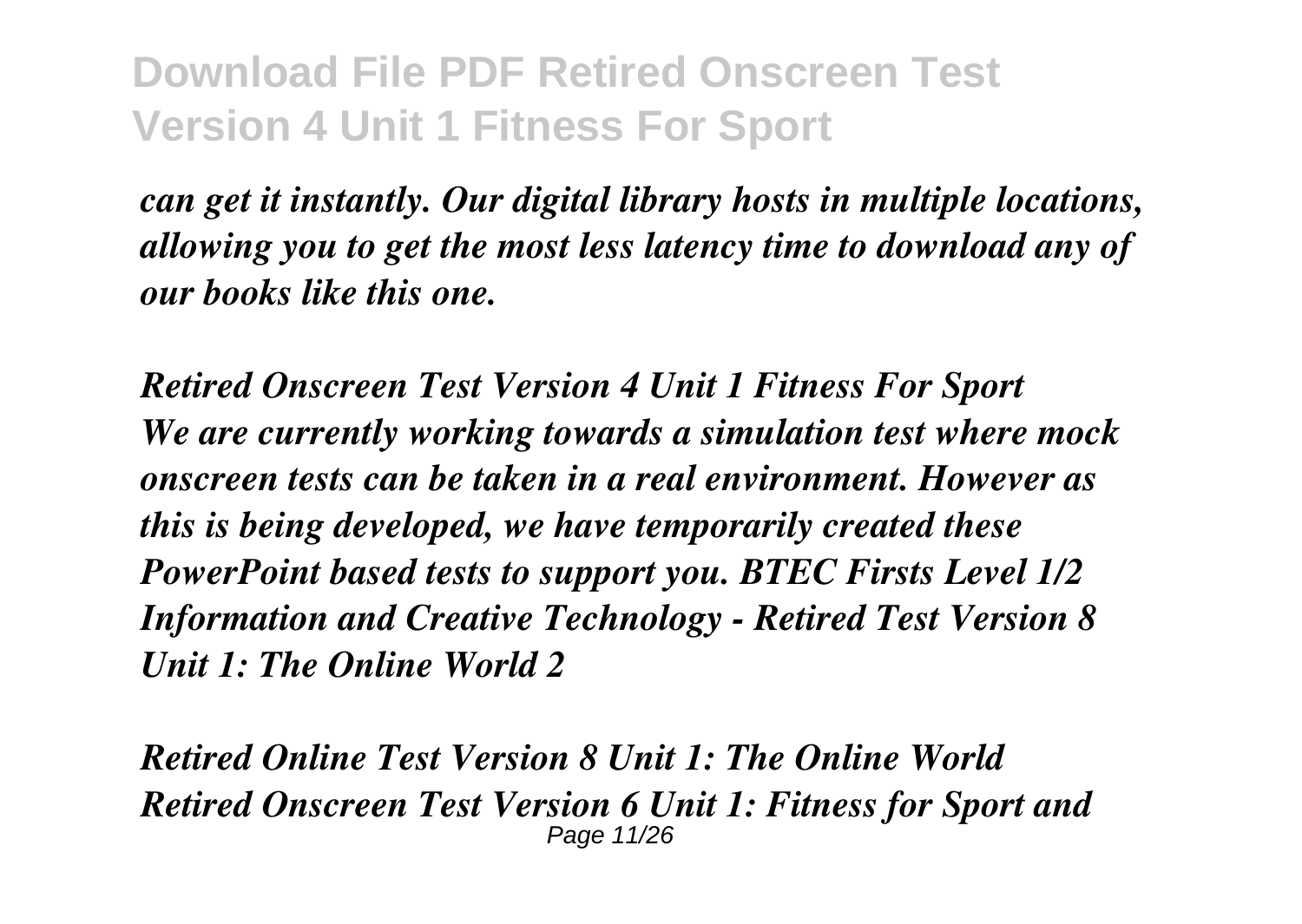*Exercise BTEC Firsts Level 1/2 in Sport. Introduction This retired onscreen test has been made available to centres to help you prepare your learners for their BTEC Firsts Level 1/2 external assessments.*

*Retired Onscreen Test Version 3 Unit 2 Finance For Business This retired onscreen test has been made available to centres to help you prepare your learners for their BTEC Firsts Level 1/2 external assessments. ... Retired Test Version 9 Unit 1: The Online World . Question 1/18 4 BTEC Firsts Level 1/2 Information and Creative Technology - Retired Test Version 9 Unit 1: The Online World ...*

*Retired Onscreen Test Version 9 Unit 1: The Online World* Page 12/26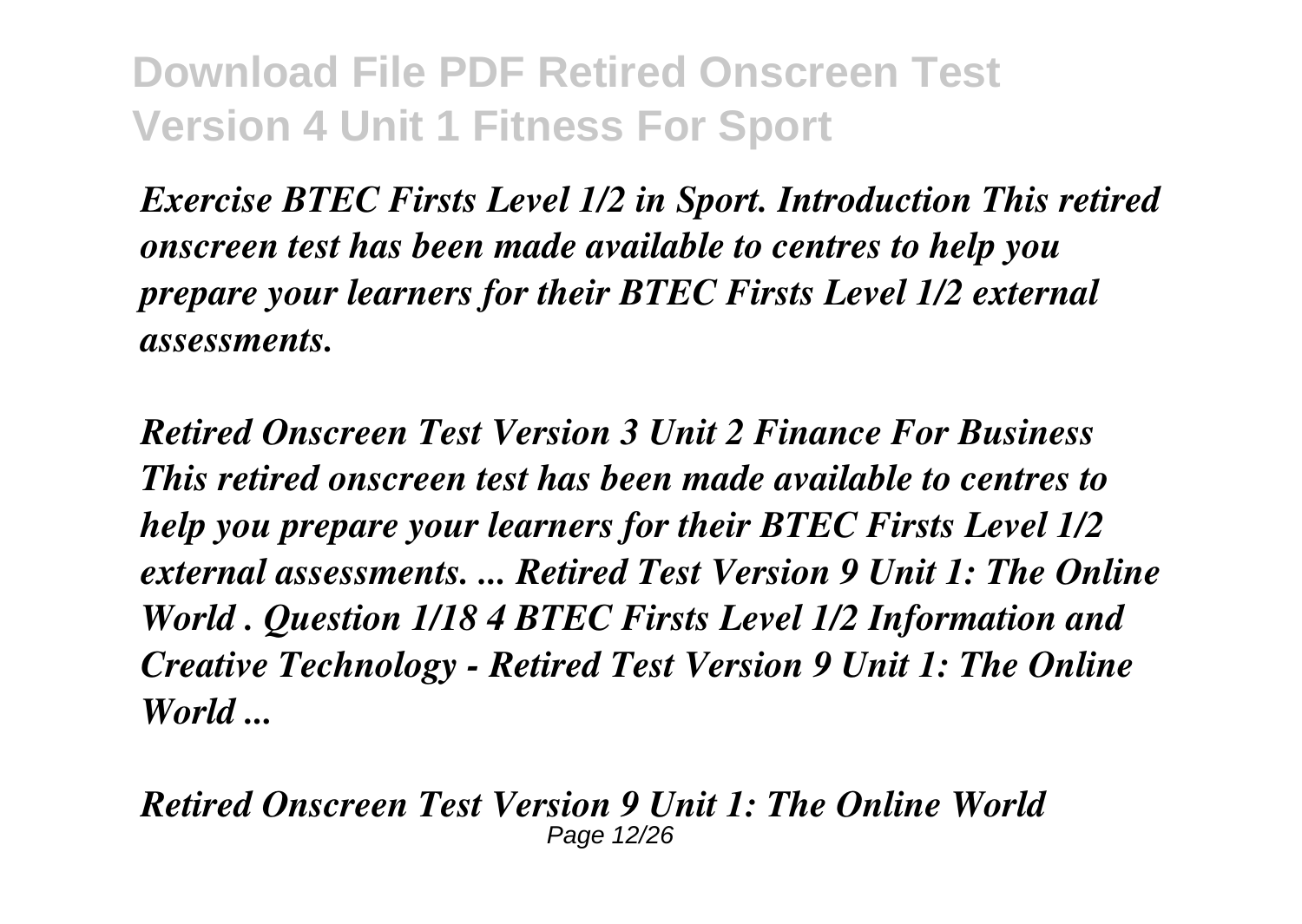*Retired-Test-Business-Unit-2-Version-3 Retired-Test-Business-Unit-2-Version-4 sample test 2 Version 3 - Unit 2 - Mark Scheme Version 4 unit 2 Mark Scheme. share tweet. Contact Us Montgomery Academy All Hallows Road Blackpool FY2 0AZ Tel: 01253 356271 Fax: 01253 352305 ...*

*| Montgomery Academy*

*Introduction. This retired onscreen test has been made available to centres to help you prepare your learners for their BTEC Firsts Level 1/2 external assessments. We recommend that you use this test as a written assessment which is then either teacher marked or peer assessed. This retired test should be used in conjunction with the Mark Scheme and the Lead Examiner's Report to clearly identify the assessment requirements.* า*ด*e 13/26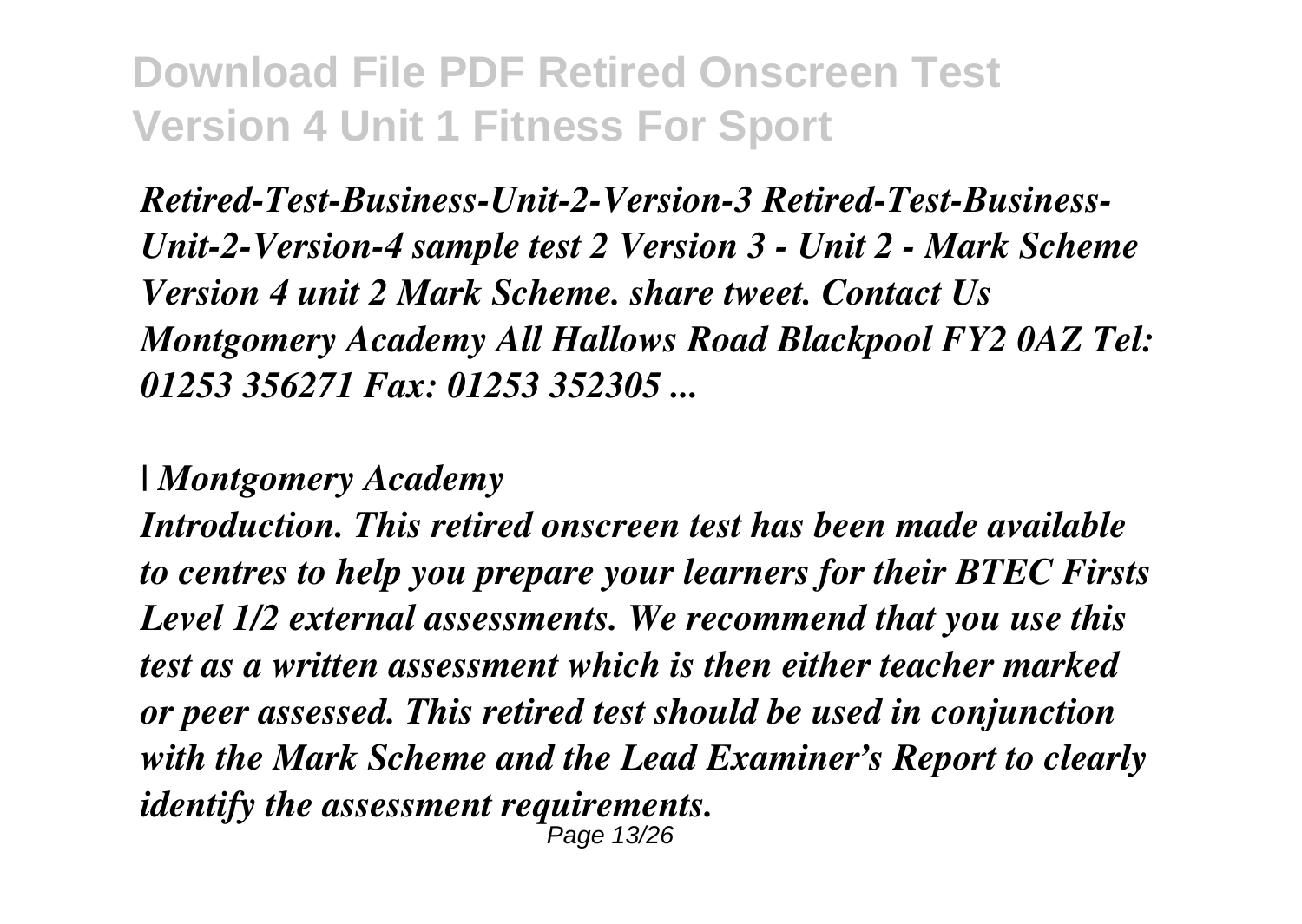*Why physical books still outsell e-books | CNBC Reports Books I Read in October | 2020 SAT® Book Review: The Best Books for the SAT® Best ASE Study Guides for Aspiring Technicians Playing Yakuza 4: Gone Arai how to get an 800 on the SAT physics subject test 7 Things You Missed™ in Se7en (1995) Evidence-Based Investing with Larry Swedroe - Podcast #181 I read 5 books in October (VERY MIXED REVIEWS) ? Reading Wrap Up Game Theory: FNAF, The FINAL Timeline (FNAF Ultimate Custom Night) September Reading Vlog | Canterbury, Covid Tests, Getting Stuck in London, Bookshops \u0026 More | 2020 How to Turn Your Book into a Movie or Adapt it for TV* Page 14/26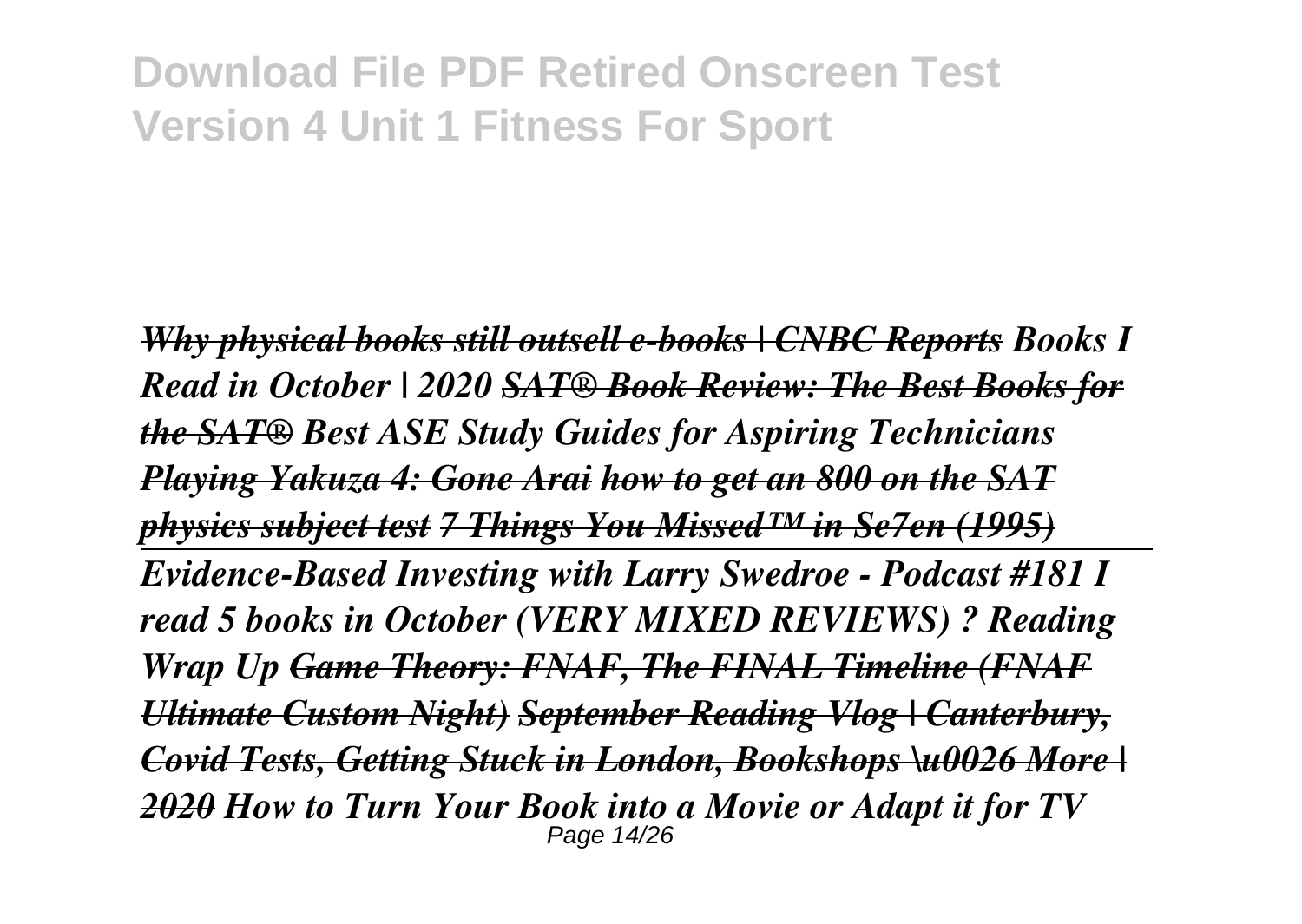*Weight Loss On A Plant-Based Diet - What Is The Evidence? CMP candidate webinar l preparing for the CMP exam GED Kaplan 2019 Book Review IELTS READING PRACTICE TEST 2020 WITH ANSWERS | 16.11.2020 New Headway Intermediate Student's Book 4th : Unit.10 -All things high tech ????????? ???????? ?????? ?????(CBSE) RECRUITMENT 2019 /SENIOR ASSISTANT/JUNIOR ASSISTANT UCAT ADVICE: section specific tips + preparation resources (with examples) CAT 2019 | Let's get ready for SURPRISES | D Day Strategy | #30days pledgeRetired Onscreen Test Version 4 Retired Onscreen Test Version 4 Unit 1: Fitness for Sport and Exercise. Retired Onscreen Test. Version 4 Unit 1: Fitness. for Sport and Exercise. BTEC Firsts Level 1/2 in Sport. Introduction. This retired onscreen test has been made available to centres. to* Page 15/26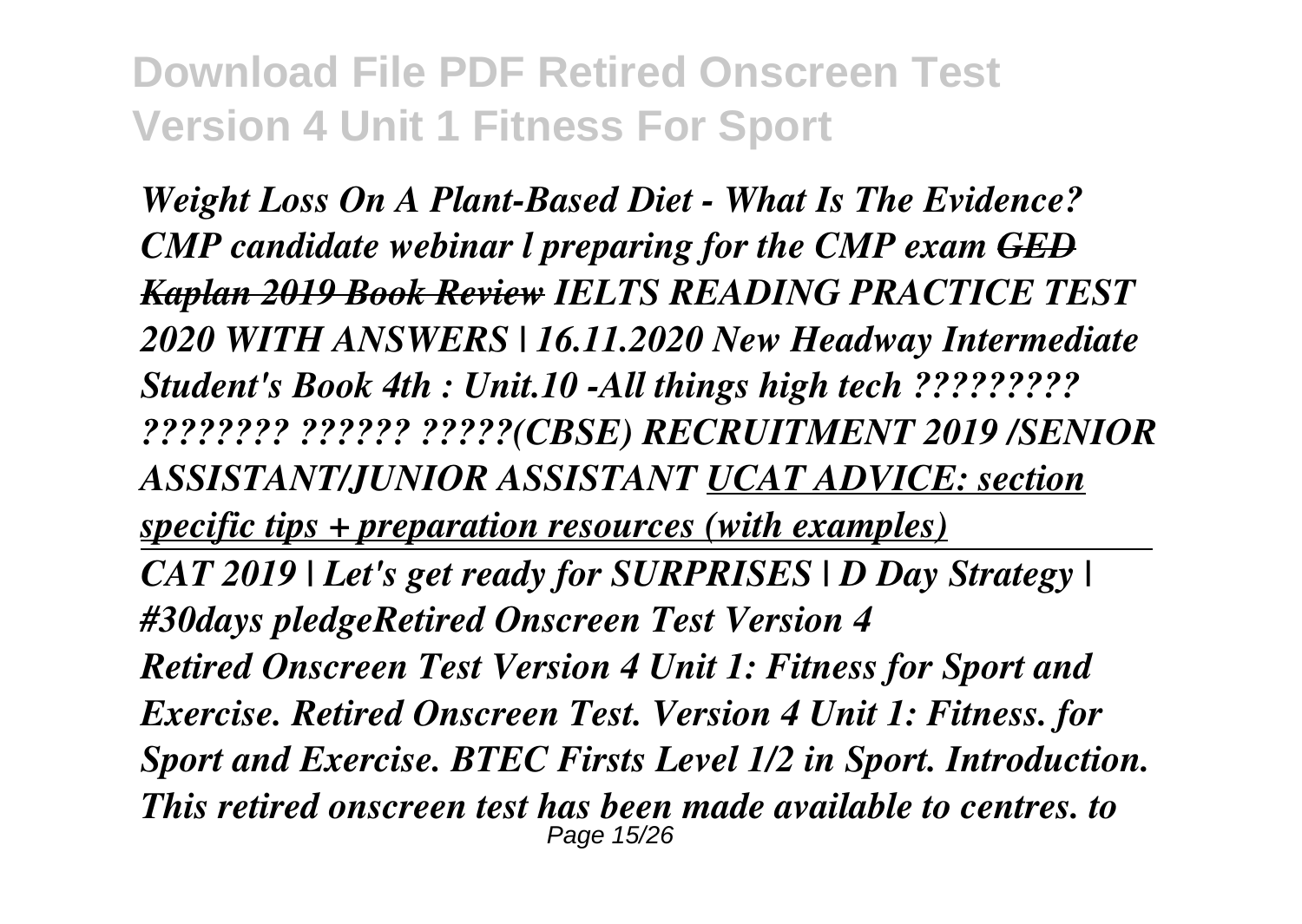#### *help you prepare your learners for their BTEC Firsts Level.*

*Retired Onscreen Test Version 4 Unit 1: Fitness for Sport ... 3 BTEC Firsts Level 1/2 Performing Arts Retired Test Version 4 Unit 8: The Performing Art Industry Retired Test Development We are currently working towards a simulation test where mock onscreen tests can be taken in a real environment. However as this is being developed, we have temporarily created these PowerPoint based tests to support you.*

*Retired Onscreen Tests Version 4 Unit 8: The Performing ... Retired Onscreen Test Version 4 Unit 1: Fitness for Sport and Exercise. Retired Onscreen Test Version 4 Unit 1: Fitness for Sport and Exercise. BTEC Firsts Level 1/2 in Sport. Introduction.* Page 16/26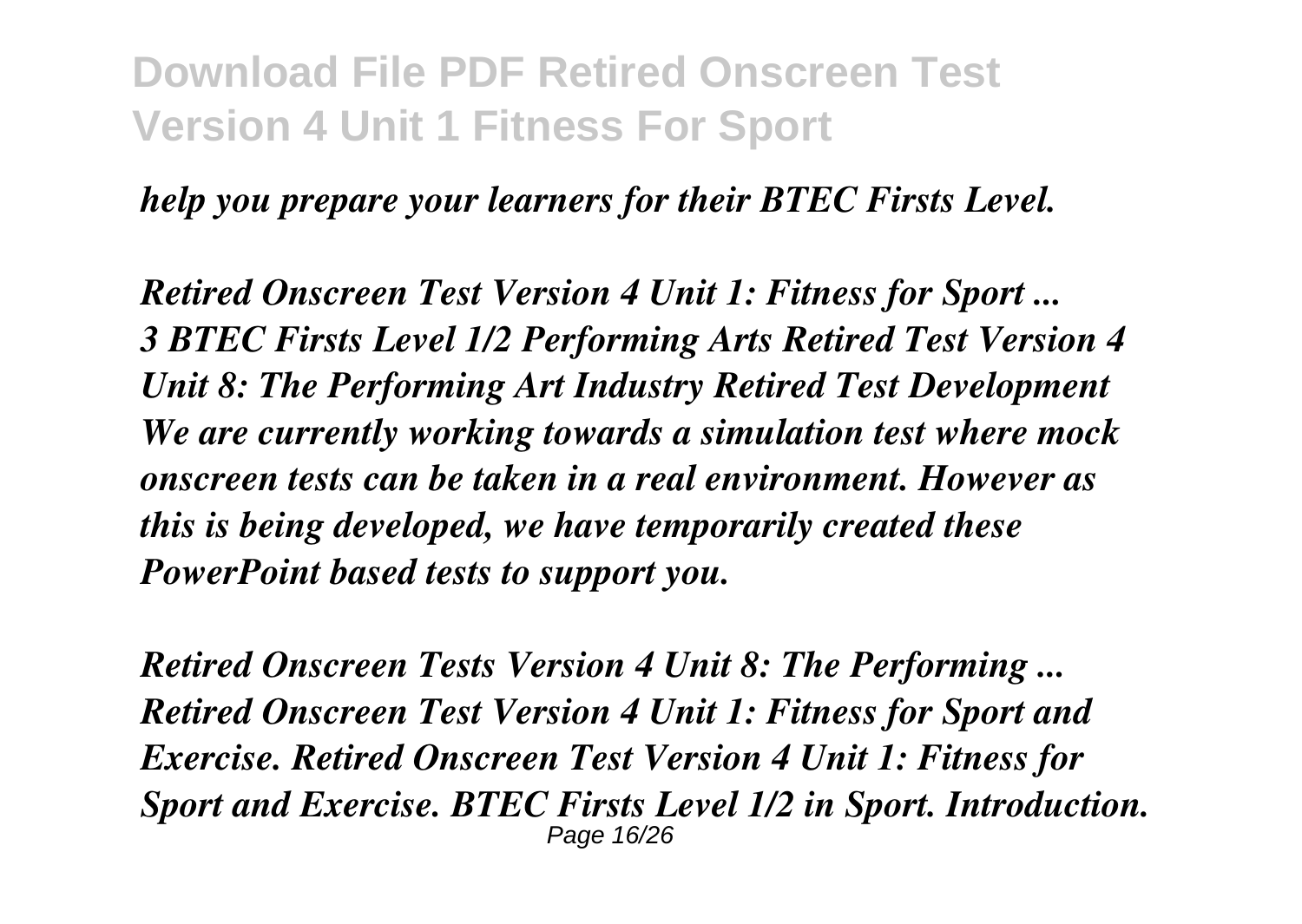*This retired onscreen test has been made available to centres to help you prepare your learners for their BTEC Firsts Level 1/2 external assessments.*

*Retired Onscreen Test Version 4 Unit 1 Fitness For Sport Retired Test Version 4 Unit 2: Finance for Business. Retired Test Version 4 Unit 2: Finance for Business. BTEC Firsts Level 1/2 in Business. Introduction. This retired test has been made available to centres to help you prepare your students for their BTEC Firsts Level 1/2 external assessments. We recommend that you use this test as a written assessment which is then either teacher marked or peer assessed.*

*Retired Test Version 4 Unit 2: Finance for Business* Page 17/26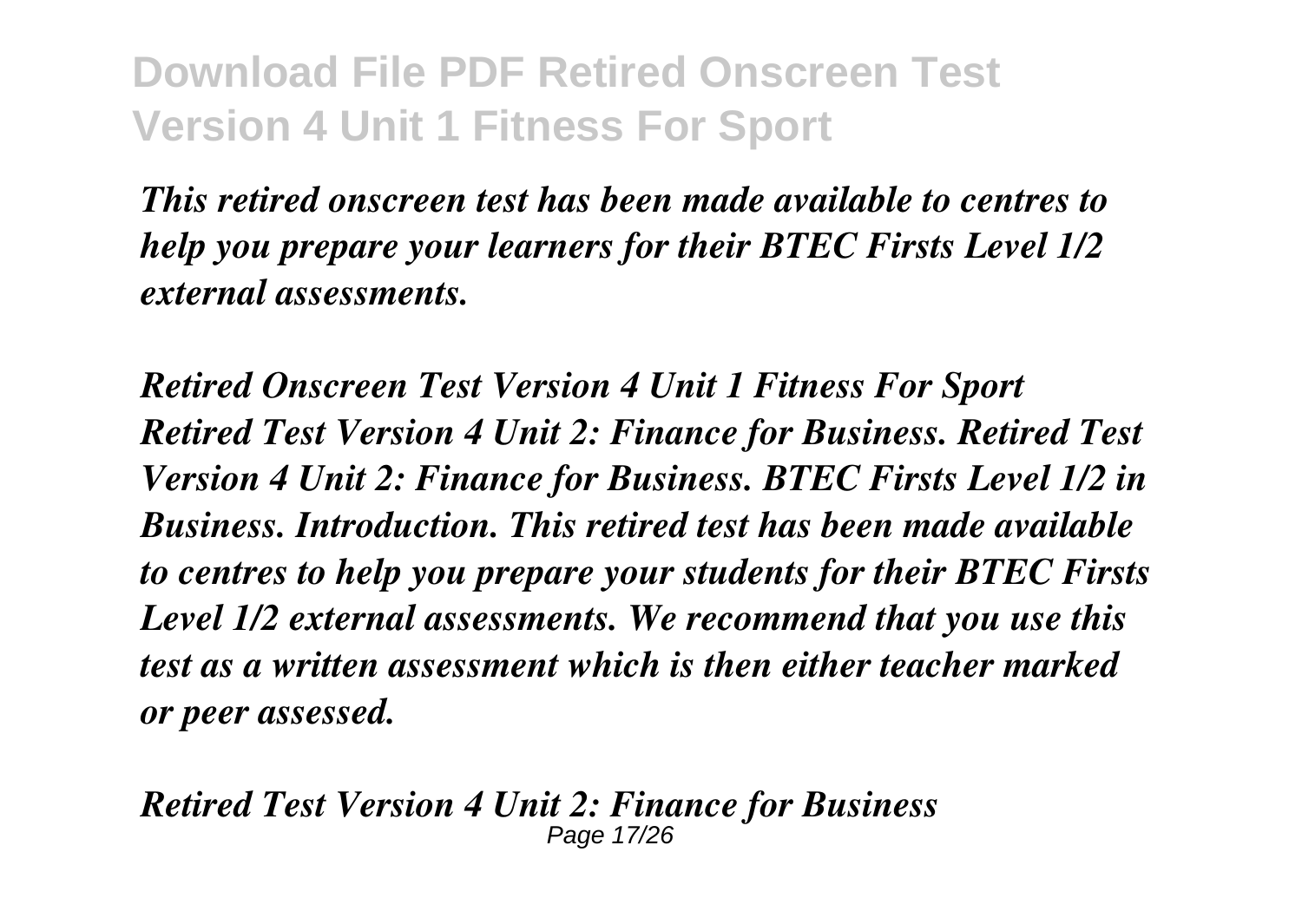*Retired Onscreen Test Version 4 Unit 1 Fitness For Sport.pdf section. examinations. revision timetable. year 11 revision. btec sport revision. retired online test version 6 unit 1: the online world we are currently working towards a simulation test where mock onscreen tests can be taken in a real environment. however as this is being developed, we have temporarily created*

*Retired Onscreen Test Version 4 Unit 1 Fitness For Sport Retired Onscreen Test Version 4 Retired Onscreen Test Version 4 Unit 1: Fitness for Sport and Exercise. Retired Onscreen Test Version 4 Unit 1: Fitness for Sport and Exercise. BTEC Firsts Level 1/2 in Sport. Introduction. This retired onscreen test has been made available to centres to help you prepare your learners for their BTEC Firsts Level 1/2 external assessments.* Page 18/26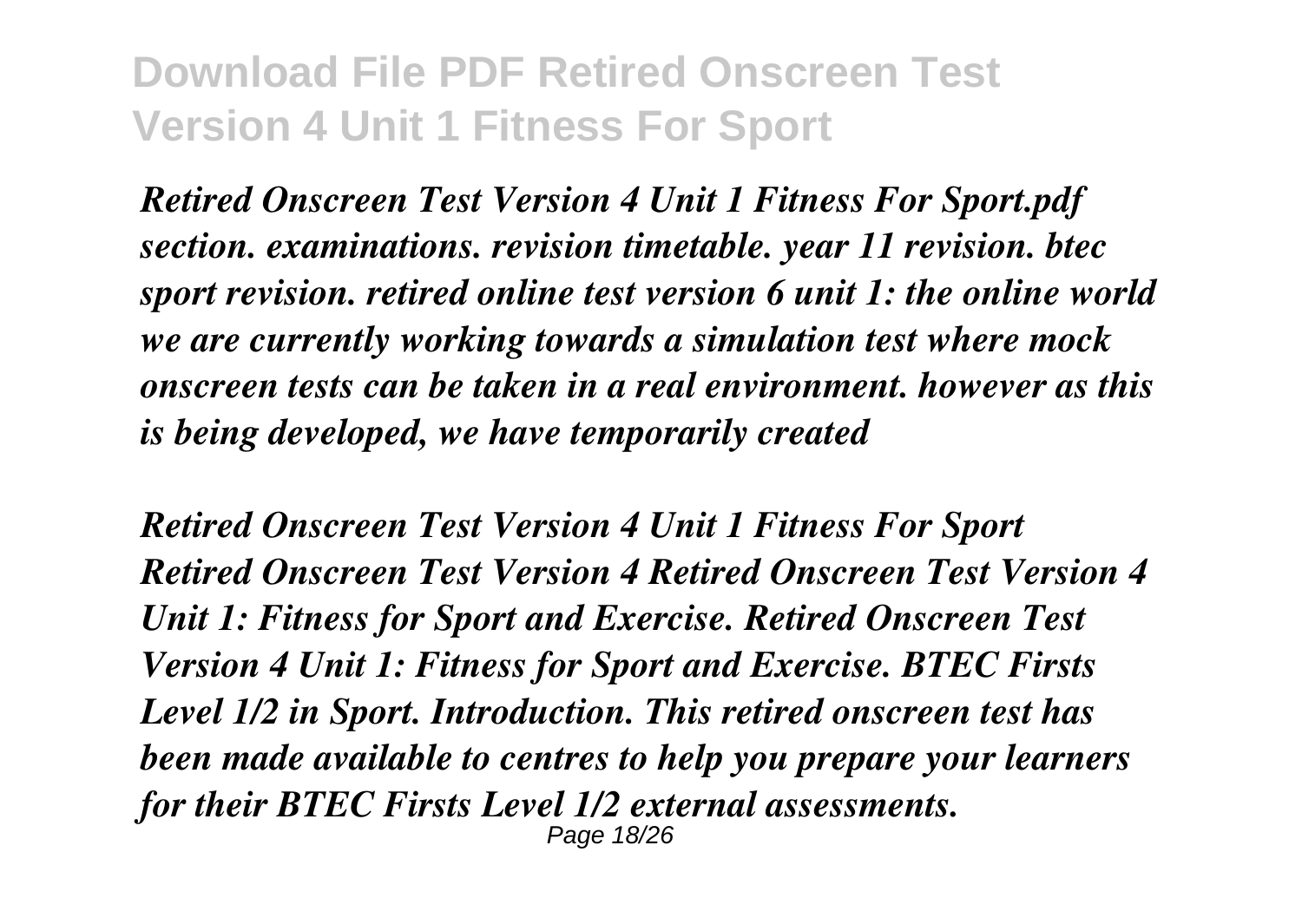*Retired Onscreen Test Version 4 Unit 1 Fitness For Sport The LAN version of the software is designed for use in a classroom or IT suite. It gives onscreen coverage of test progress to exams officers and invigilators who are monitoring the tests. The software has three interfaces and a service which connects the software together.*

*Onscreen tests for next generation BTEC Firsts | Pearson ... Introduction. This retired onscreen test has been made available to centres to help you prepare your learners for their BTEC Firsts Level 1/2 external assessments. We recommend that you use this test as a written assessment which is then either teacher marked or peer assessed. This retired test should be used in conjunction* Page 19/26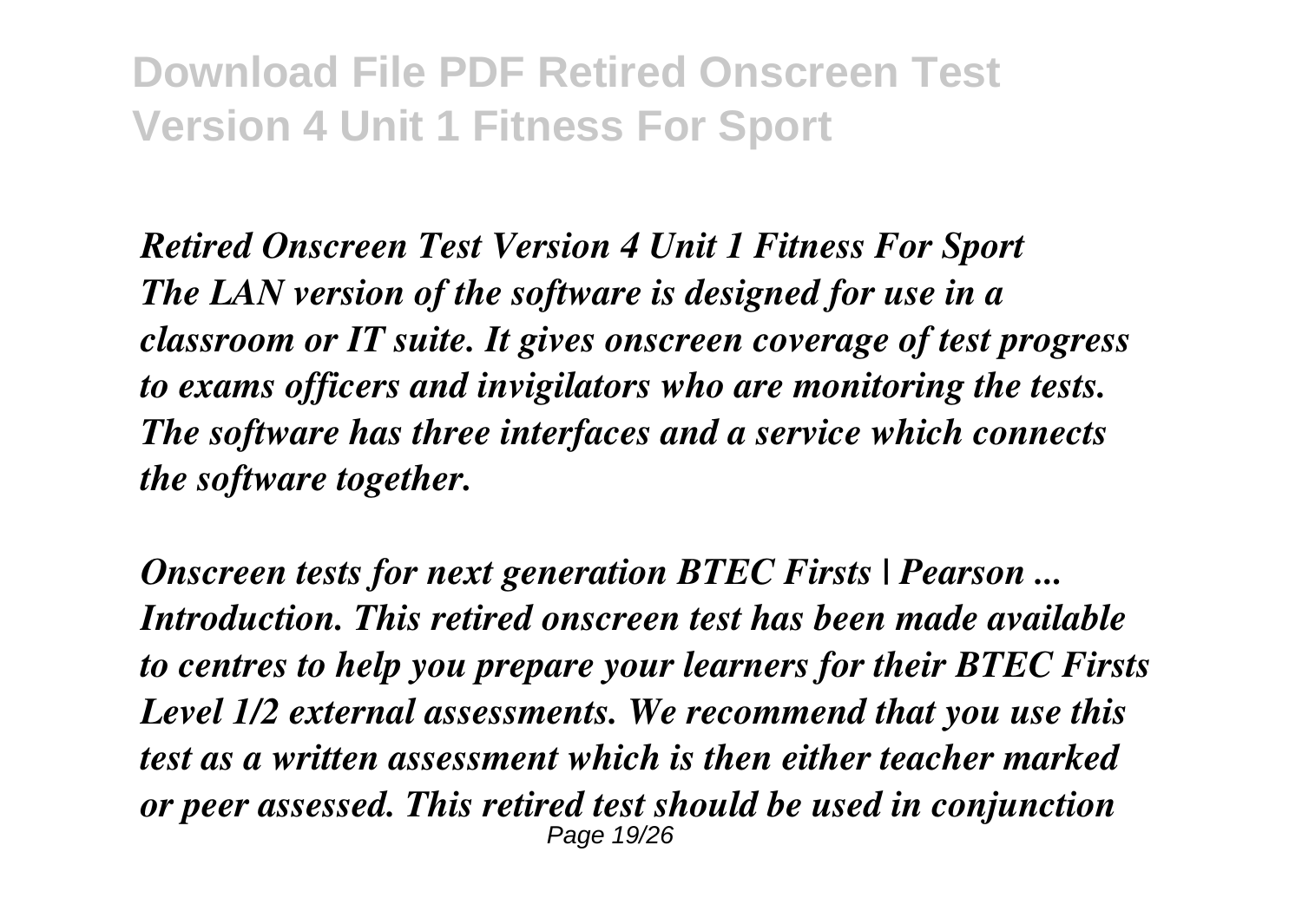*with the Mark Scheme and the Lead Examiner's Report to clearly identify the assessment requirements.*

*Retired Onscreen Test Version 3 Unit 1: Fitness for Sport ... Introduction. This retired onscreen test has been made available to centres to help you prepare your learners for their BTEC Firsts Level 1/2 external assessments. We recommend that you use this test as a written assessment which is then either teacher marked or peer assessed. This retired test should be used in conjunction with the Mark Scheme and the Lead Examiner's Report to clearly identify the assessment requirements.*

*Retired Online Test Version 8 Unit 1: The Online World Retired Test Development We are currently working towards a* Page 20/26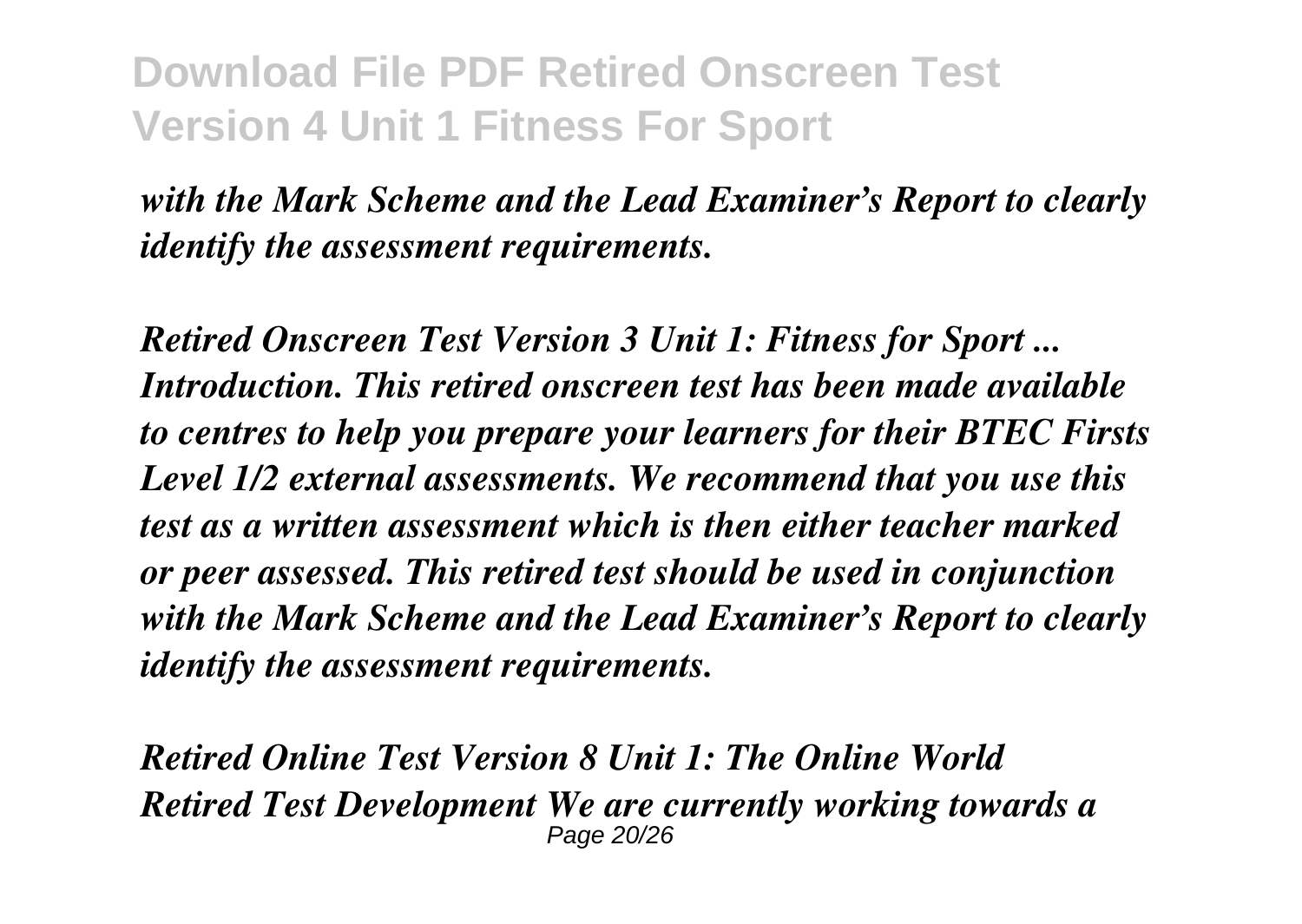*simulation test where mock onscreen tests can be taken in a real environment. However as this is being developed, we have temporarily created these PowerPoint based tests to support you. BTEC Firsts Level 1/2 in Business- Retired Test Version 3 Unit 2: Finance for Business 2*

*Retired Onscreen Test Version 2 Unit 2: Finance for Business Btec First Sport Level 2 Assessment Guide Unit 1 Fitness for Sport & Unit 2 Exercise and Practical Sports Performance. Retired Onscreen Test Version 9 Unit 1 Fitness for Sport and*

*Retired Onscreen Test Version 9 Unit 1 Fitness for Sport and We are currently working towards a simulation test where mock onscreen tests can be taken in a real environment. However as* Page 21/26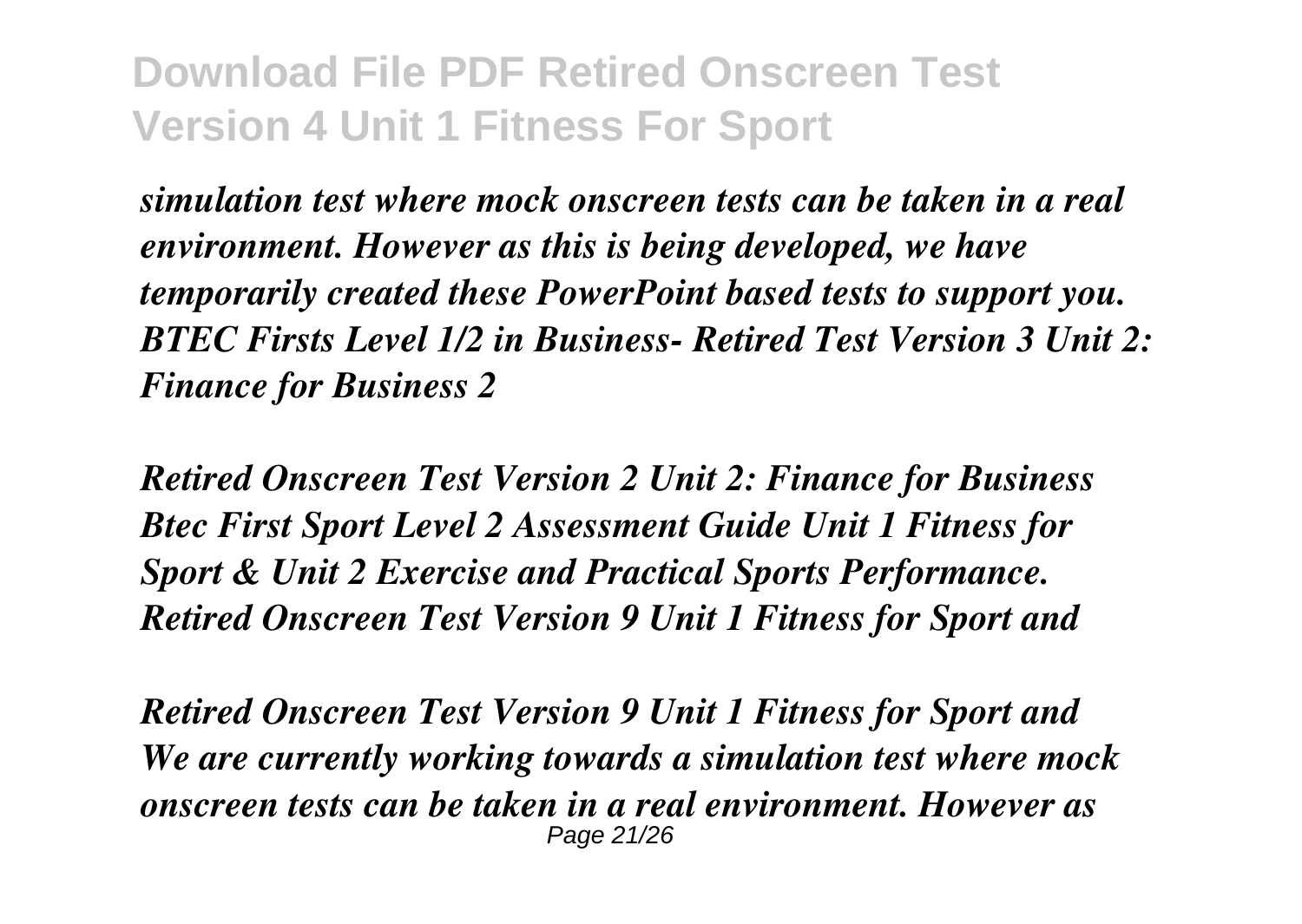*this is being developed, we have temporarily created these PowerPoint based tests to support you. 2 BTEC Firsts Level 1/2 Information and Creative Technology - Retired Test Version 9 Unit 2: Technology Systems*

*Retired Onscreen Test Version 9 Unit 2: Technology Systems Introduction. This retired onscreen test has been made available to centres to help you prepare your learners for their BTEC Firsts Level 1/2 external assessments. We recommend that you use this test as a written assessment which is then either teacher marked or peer assessed. This retired test should be used in conjunction with the Mark Scheme and the Lead Examiner's Report to clearly identify the assessment requirements.*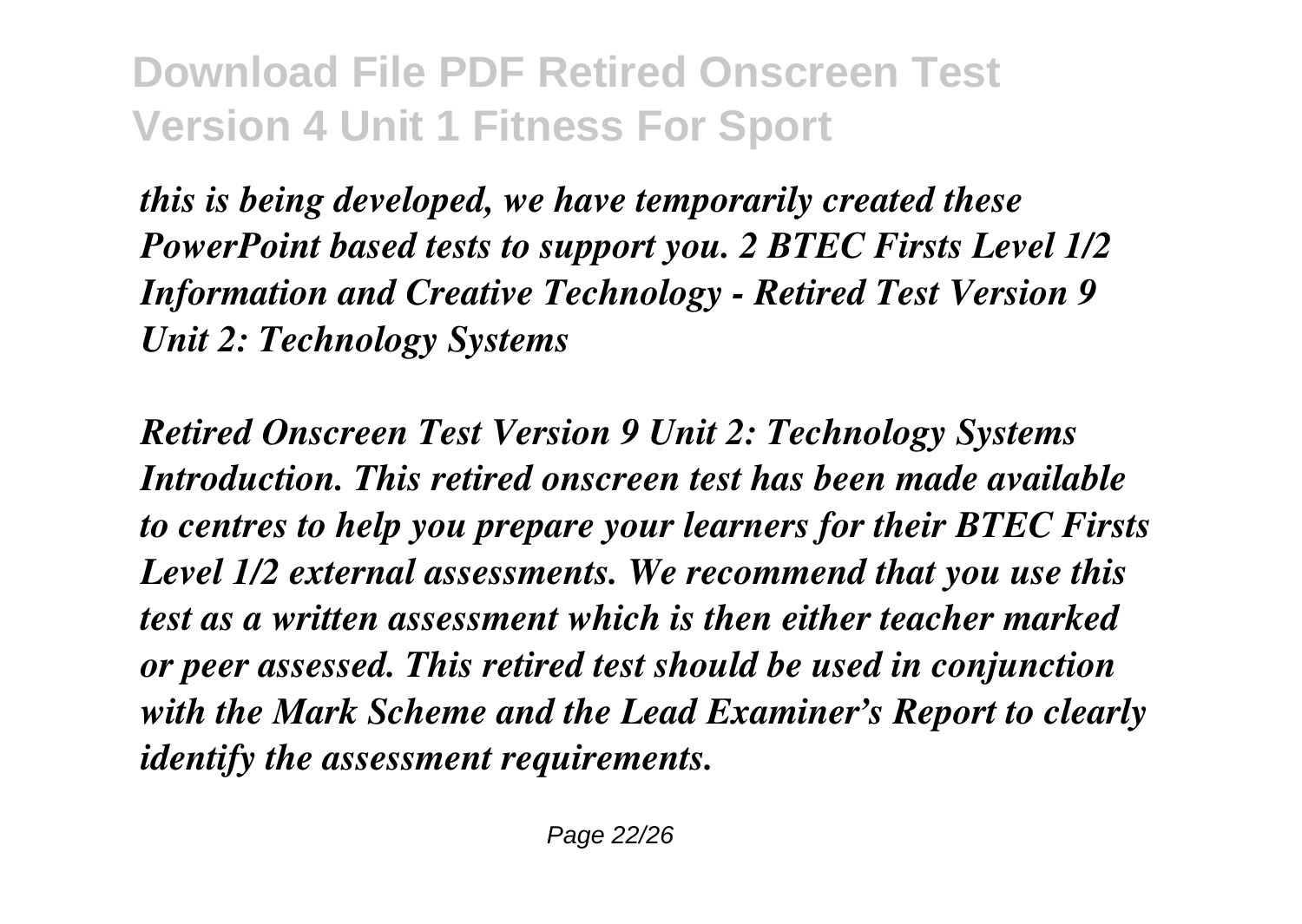*Retired Online Test Version 3 Unit 1: The Online World Retired Onscreen Test Version 9 Unit 1: Fitness for Sport and Exercise BTEC Firsts Level 1/2 in Sport. Introduction This retired onscreen test has been made available to centres to help you prepare your learners for their BTEC Firsts Level 1/2 external assessments.*

*Retired Onscreen Test Version 9 Unit 1: Fitness for Sport ... retired onscreen test version 4 unit 1 fitness for sport is available in our book collection an online access to it is set as public so you can get it instantly. Our digital library hosts in multiple locations, allowing you to get the most less latency time to download any of our books like this one.*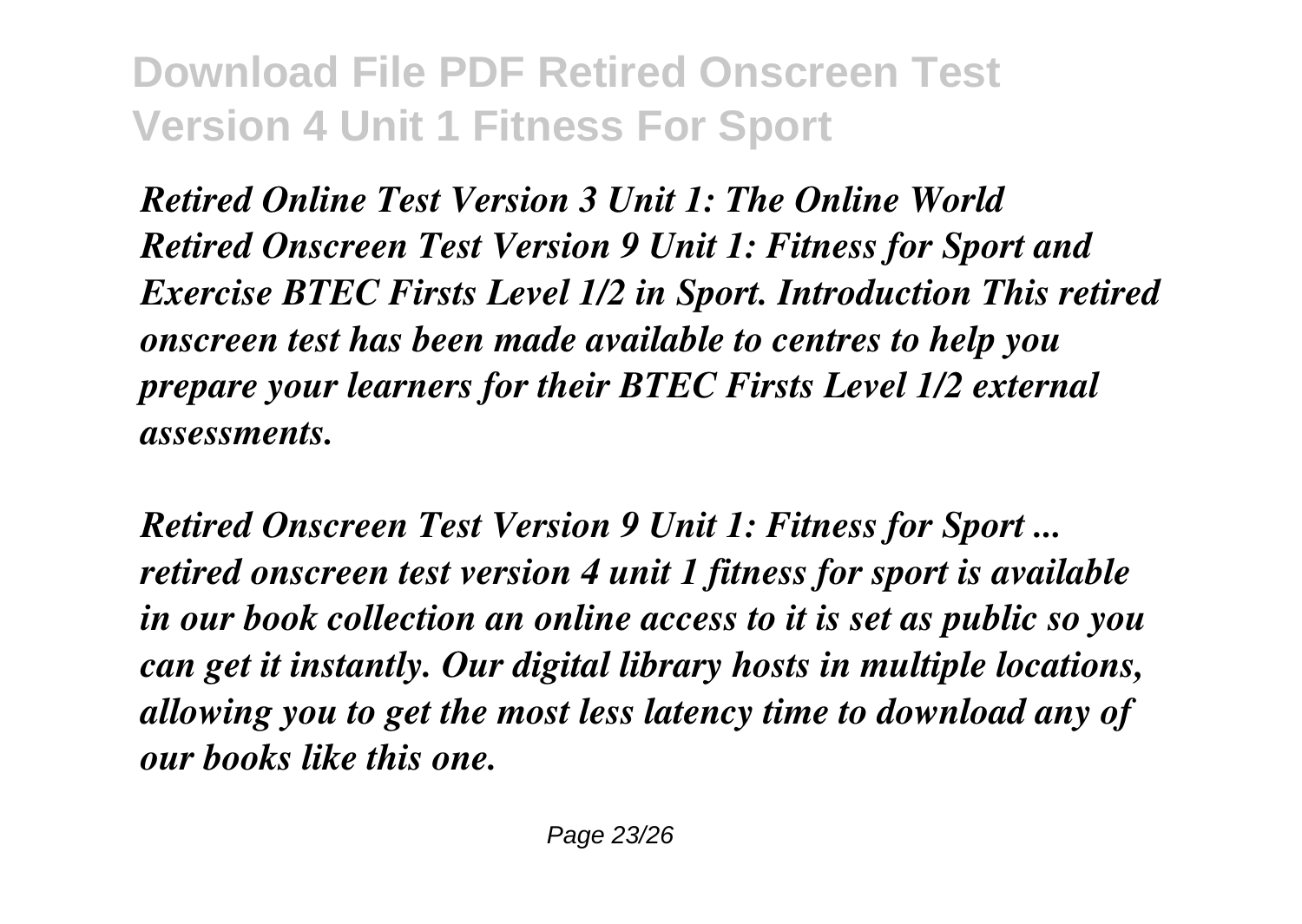*Retired Onscreen Test Version 4 Unit 1 Fitness For Sport We are currently working towards a simulation test where mock onscreen tests can be taken in a real environment. However as this is being developed, we have temporarily created these PowerPoint based tests to support you. BTEC Firsts Level 1/2 Information and Creative Technology - Retired Test Version 8 Unit 1: The Online World 2*

*Retired Online Test Version 8 Unit 1: The Online World Retired Onscreen Test Version 6 Unit 1: Fitness for Sport and Exercise BTEC Firsts Level 1/2 in Sport. Introduction This retired onscreen test has been made available to centres to help you prepare your learners for their BTEC Firsts Level 1/2 external assessments.*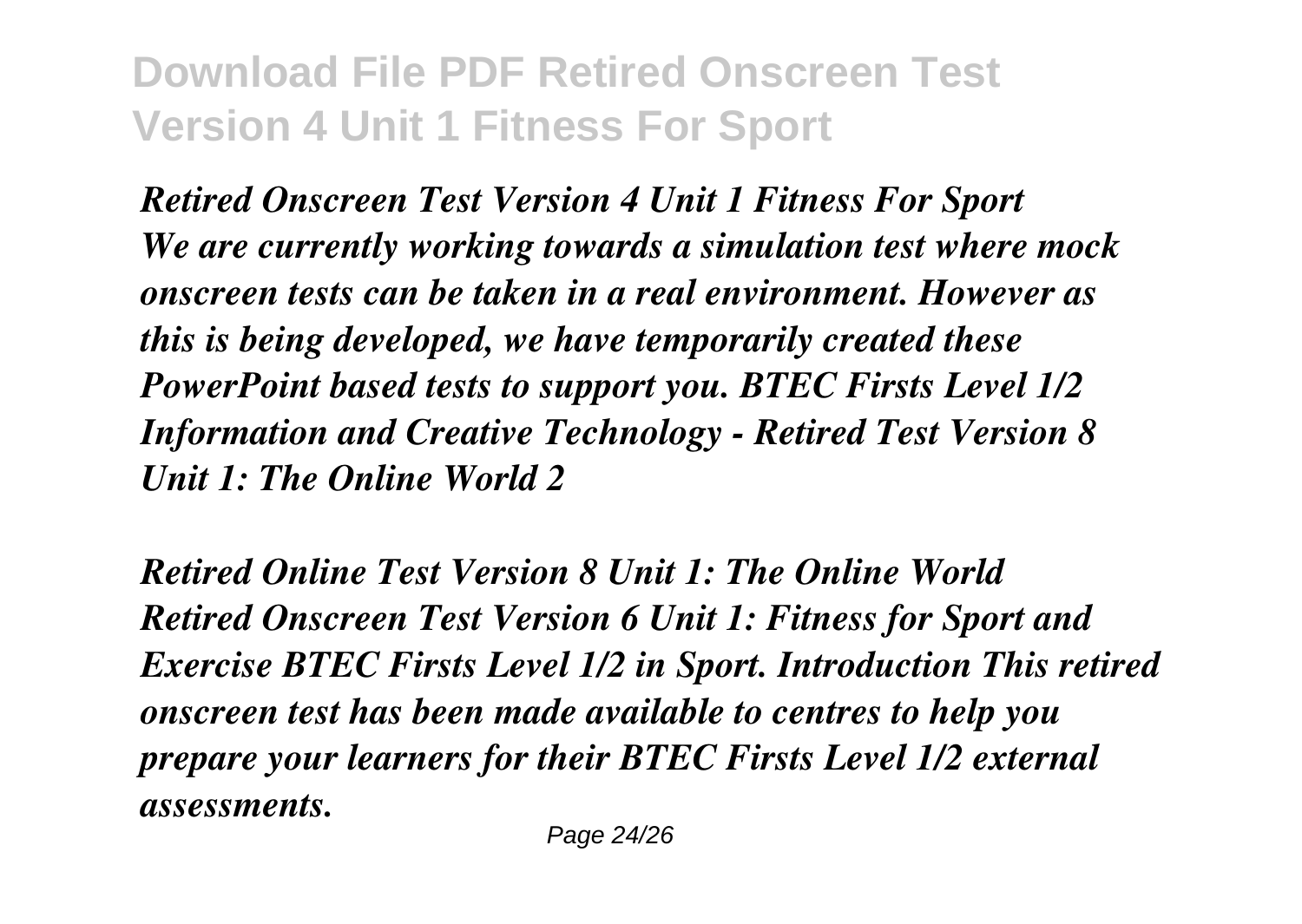*Retired Onscreen Test Version 3 Unit 2 Finance For Business This retired onscreen test has been made available to centres to help you prepare your learners for their BTEC Firsts Level 1/2 external assessments. ... Retired Test Version 9 Unit 1: The Online World . Question 1/18 4 BTEC Firsts Level 1/2 Information and Creative Technology - Retired Test Version 9 Unit 1: The Online World ...*

*Retired Onscreen Test Version 9 Unit 1: The Online World Retired-Test-Business-Unit-2-Version-3 Retired-Test-Business-Unit-2-Version-4 sample test 2 Version 3 - Unit 2 - Mark Scheme Version 4 unit 2 Mark Scheme. share tweet. Contact Us Montgomery Academy All Hallows Road Blackpool FY2 0AZ Tel:* Page 25/26